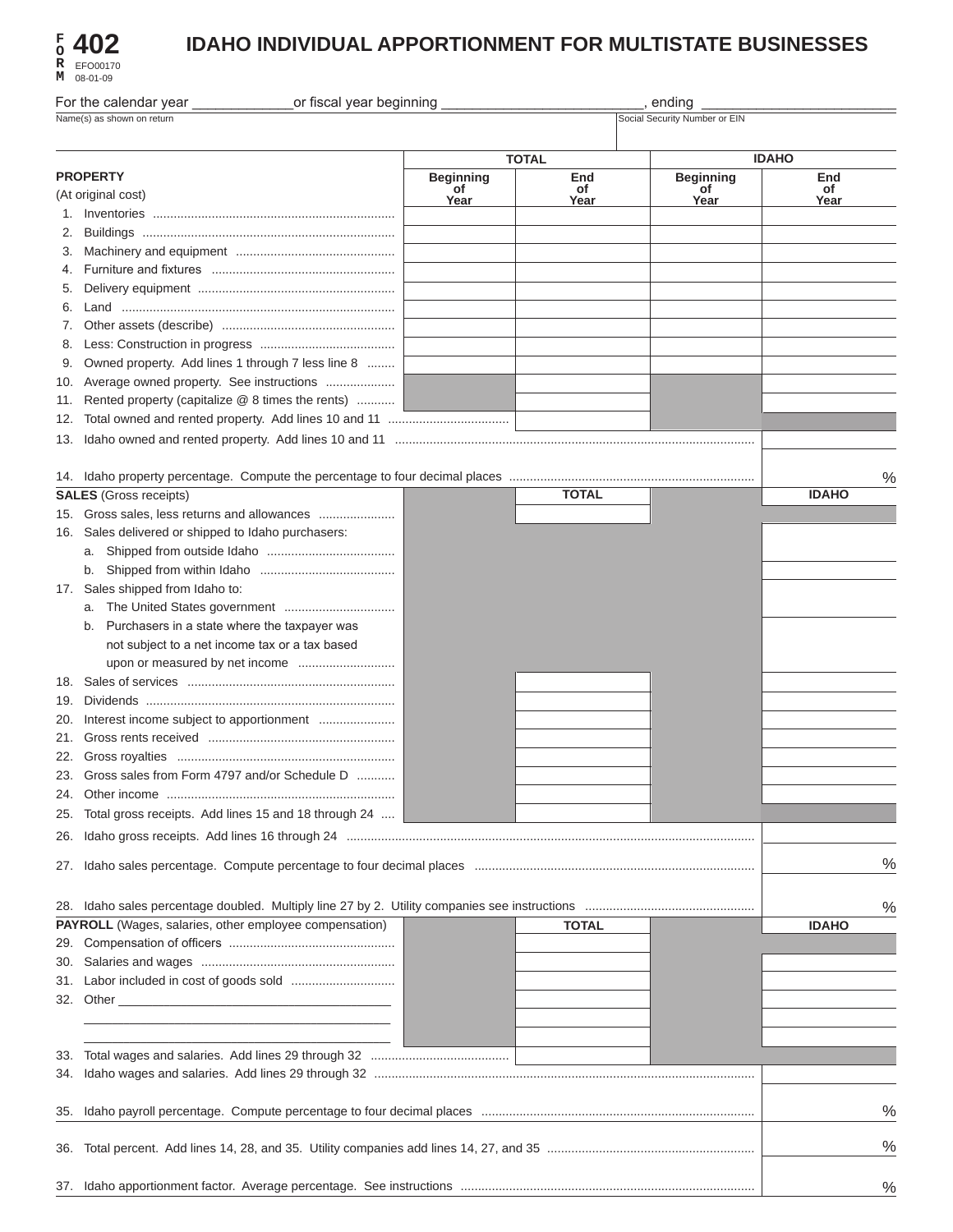## **GENERAL INSTRUCTIONS**

If you are a nonresident transacting business in Idaho and another state or country, your entire business income is subject to Idaho apportionment. The elements of the apportionment formula are the property, sales, and payroll factors of your trade or business.

## **Property Factor**

The property factor is a fraction. The numerator is the average value of real and tangible personal property owned or rented and used in Idaho during the tax year to produce business income. The denominator is the average value of all the real and tangible personal property you owned or rented and used during the tax year to produce business income. Property used in the production of nonbusiness income is excluded from the factor.

Property is included in the factor if it is actually used or capable of being used during the tax year in the regular course of the trade or business of the taxpayer. 

For example, a plant temporarily idle, work-in-process, and raw material reserves not currently being processed are included in the property factor. Property under construction during the tax year, except inventoriable goods in process, is excluded from the property factor until the property is used or capable of being used in the regular course of business.

Property you own is valued at its original cost. Original cost is the basis of the property for federal income tax purposes (prior to any federal adjustments) when it was acquired. Adjustments must be made for subsequent capital additions or improvements, special deductions or partial dispositions because of sale, exchange, abandonment, etc. Depreciation does not reduce original cost.

The average value of the property you own is computed by averaging the values at the beginning and end of the tax year. The Tax Commission may require or allow the averaging of monthly values to properly reflect the average values.

Property rented is valued at eight times the net annual rental rate. The net annual rental rate for any item of rented property is the total rents paid for the property, less the aggregate annual subrental rates paid by subtenants. Subrents are not deducted if they are business income.

## **Sales Factor**

The sales factor is double weighted for all taxpayers except electrical and telephone utilities. Electrical and telephone utilities use a single-weighted sales factor.

The sales factor is a fraction. The numerator is the gross receipts derived during the year from transactions and activities attributable to Idaho in the regular course of your trade or business. The denominator is the total gross receipts derived during the tax year from transactions and activities everywhere in the regular course of your trade or business. Receipts derived from the production of nonbusiness income are excluded from the sales factor.

Sales means all gross receipts derived from transactions and activities in the regular course of your trade or business. Gross receipts means gross sales, less returns and allowances. Gross receipts from sales of tangible personal property are assigned to Idaho if:

- property is delivered or shipped to a purchaser in Idaho regardless of F.O.B. point or other conditions of sales; or
- property is shipped from an office, store, warehouse, factory, or other place of storage in Idaho and the taxpayer is not taxable in the state of the purchaser (throwback sales) or the purchaser is the United States Government.

Sales also include gross receipts from services and all other gross receipts such as interest, dividends, rents, royalties, gross receipts from the sale of property, and other income you derive in the regular course of your business. If gross receipts do not fairly represent the extent of your business activity in Idaho, you may petition, or may be required, to use another method to obtain an equitable result. Income from services is attributable to Idaho to the extent the services are performed in Idaho.

## **Payroll Factor**

The payroll factor is a fraction. The numerator is the compensation paid in Idaho during the tax year to produce business income. The denominator is the total compensation paid during the tax year to produce business income. Compensation connected with the production of nonbusiness income is excluded from the payroll factor.

The total amount paid to employees is determined on the basis of the taxpayer's accounting method. Under the accrual method, all compensation properly accrued is deemed to have been paid.

If you are required to report the compensation under the cash method for unemployment compensation purposes, compensation paid to employees may be included in the payroll factor using the cash method.

Compensation means wages, salaries, commissions and any other form of payment to employees for personal services. Payments made to an independent contractor, or any person not properly classifiable as an employee, are excluded. 

Compensation is paid in Idaho if any one of the following tests are met:

- the individual's service is performed entirely within Idaho; or
- the individual's service is performed both in and outside Idaho but the service performed outside Idaho is incidental to the individual's service in Idaho, or
- some of the service is performed in Idaho and the base of operations or, if there is no base of operations, the place from which the service is directed or controlled is in Idaho; or
- some of the service is performed in Idaho and the base of operations, or the place from which the service is directed or controlled, is not in any state in which some part of the service is performed, but the individual's residence is in Idaho.